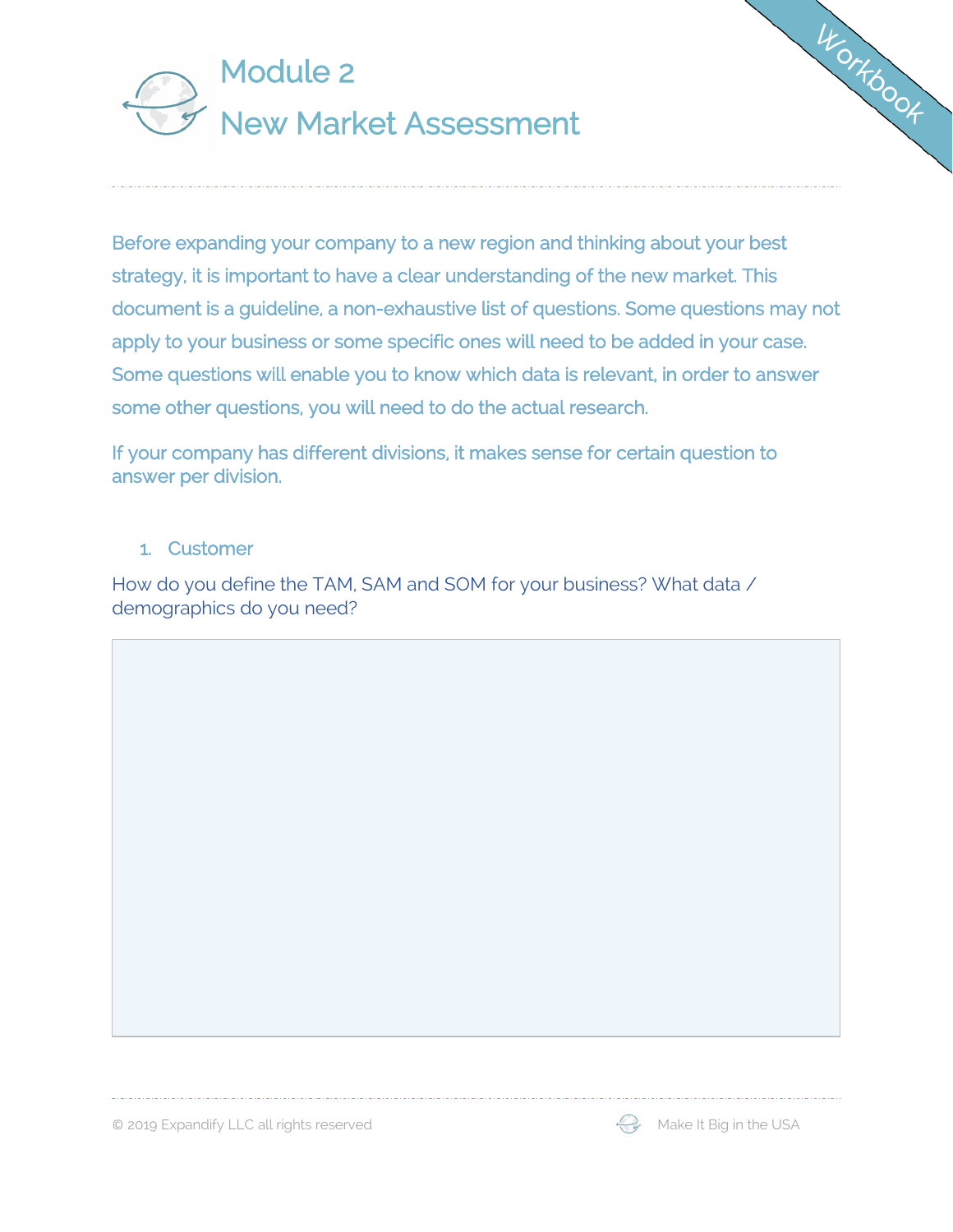

How do you segment your business in your existing market? Does that also make sense for the new market you are expanding to? If you need a different segmentation, how will it look like?

What are the needs of the customer in the new market? Are they different from the needs of the customer in your existing market? List the data you will need to gather

© 2019 Expandify LLC all rights reserved  $\mathbb{Q}$  Make It Big in the USA

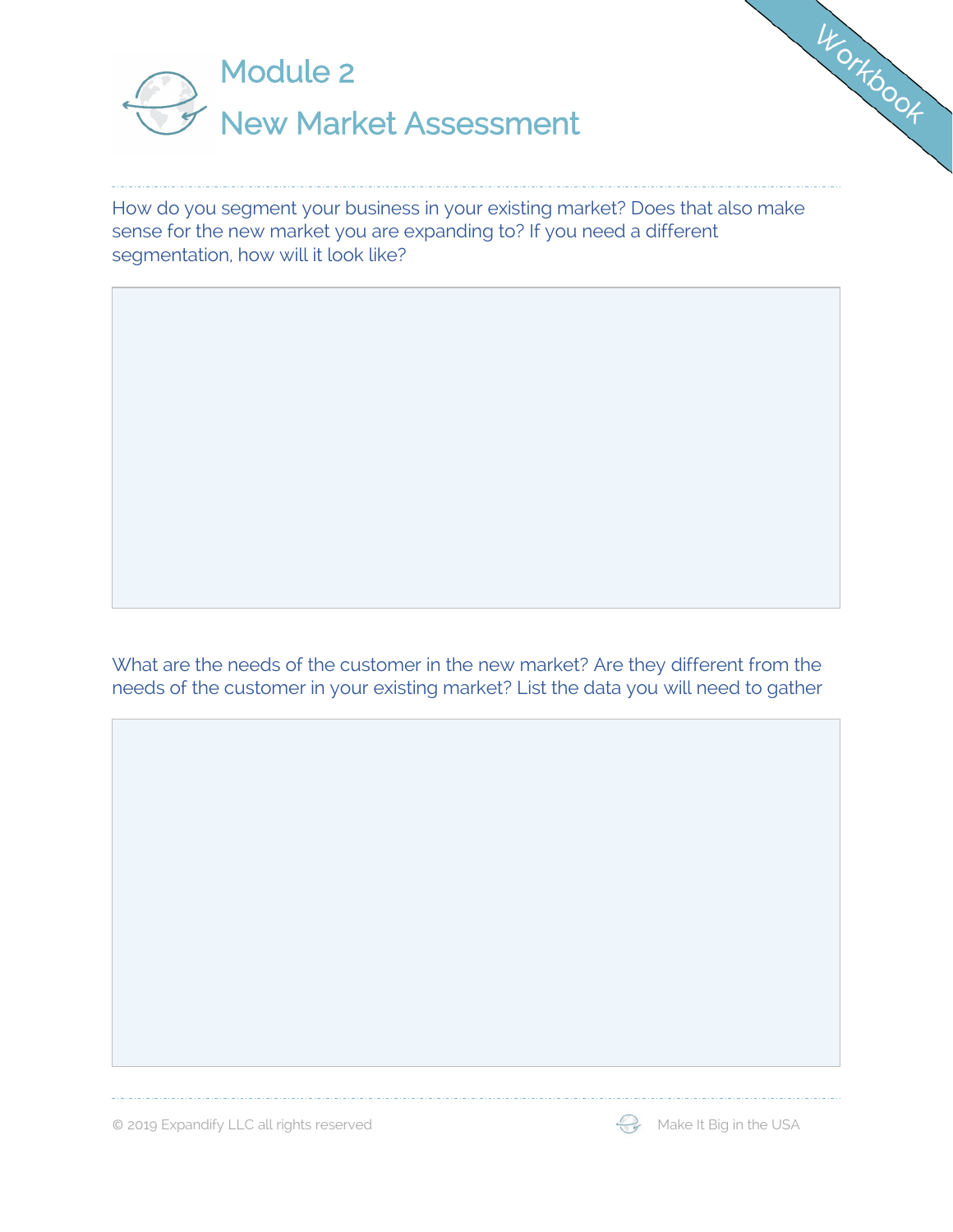

Is the local responsiveness high or low? In other words: How important is it to adapt your product to the local market? Local responsiveness is high when it is important to adapt to the local culture – it is low when it needs little or no adaptation

#### 2. Competition

Who are your global competitors? Do they act different in your target market than in your existing market? How do they position themselves and how can you compete against them?



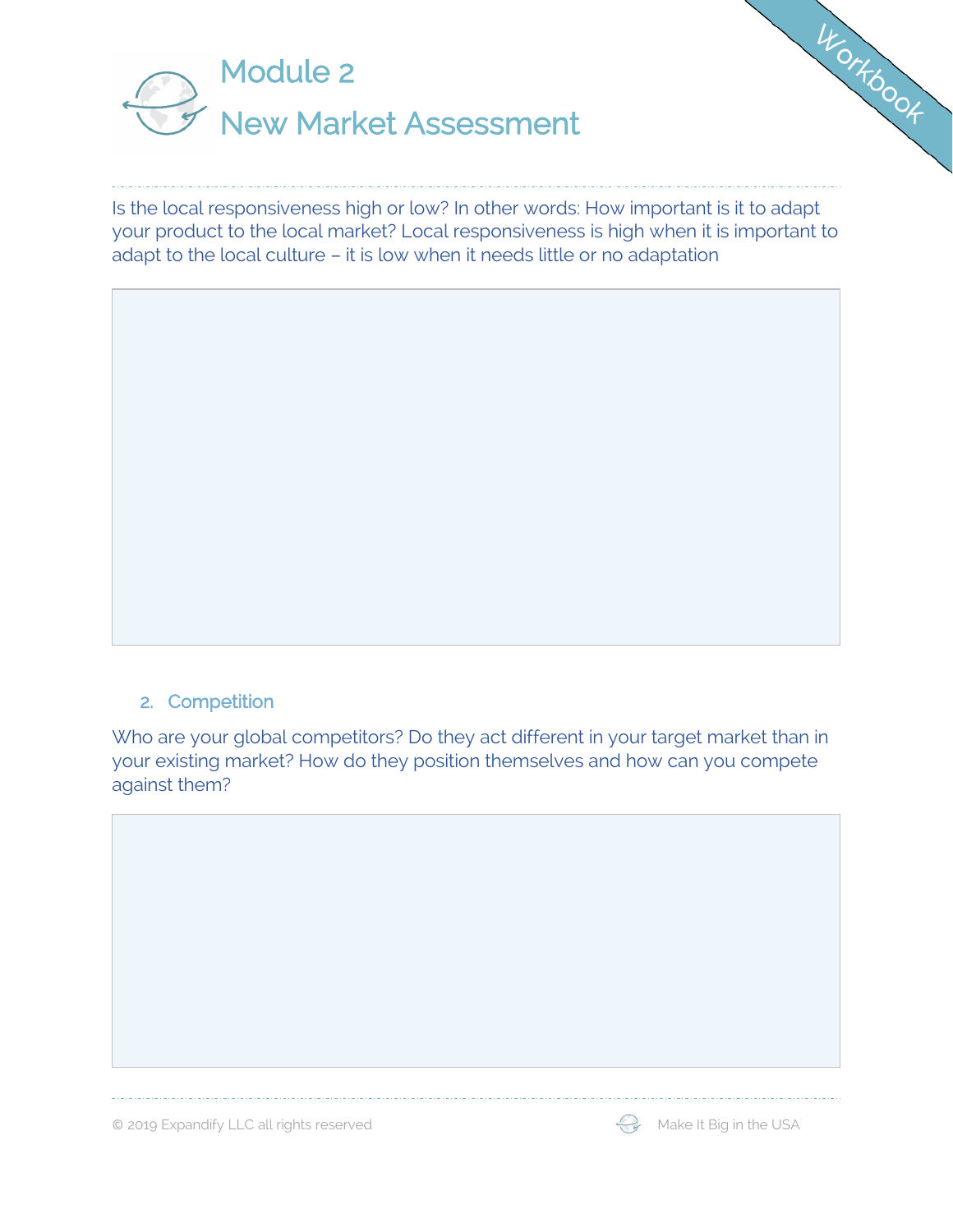

Who are your local competitors? What are their strengths / weaknesses and how can you compete against them?

What are alternatives or substitutes for your product or service? How can you compete against them?

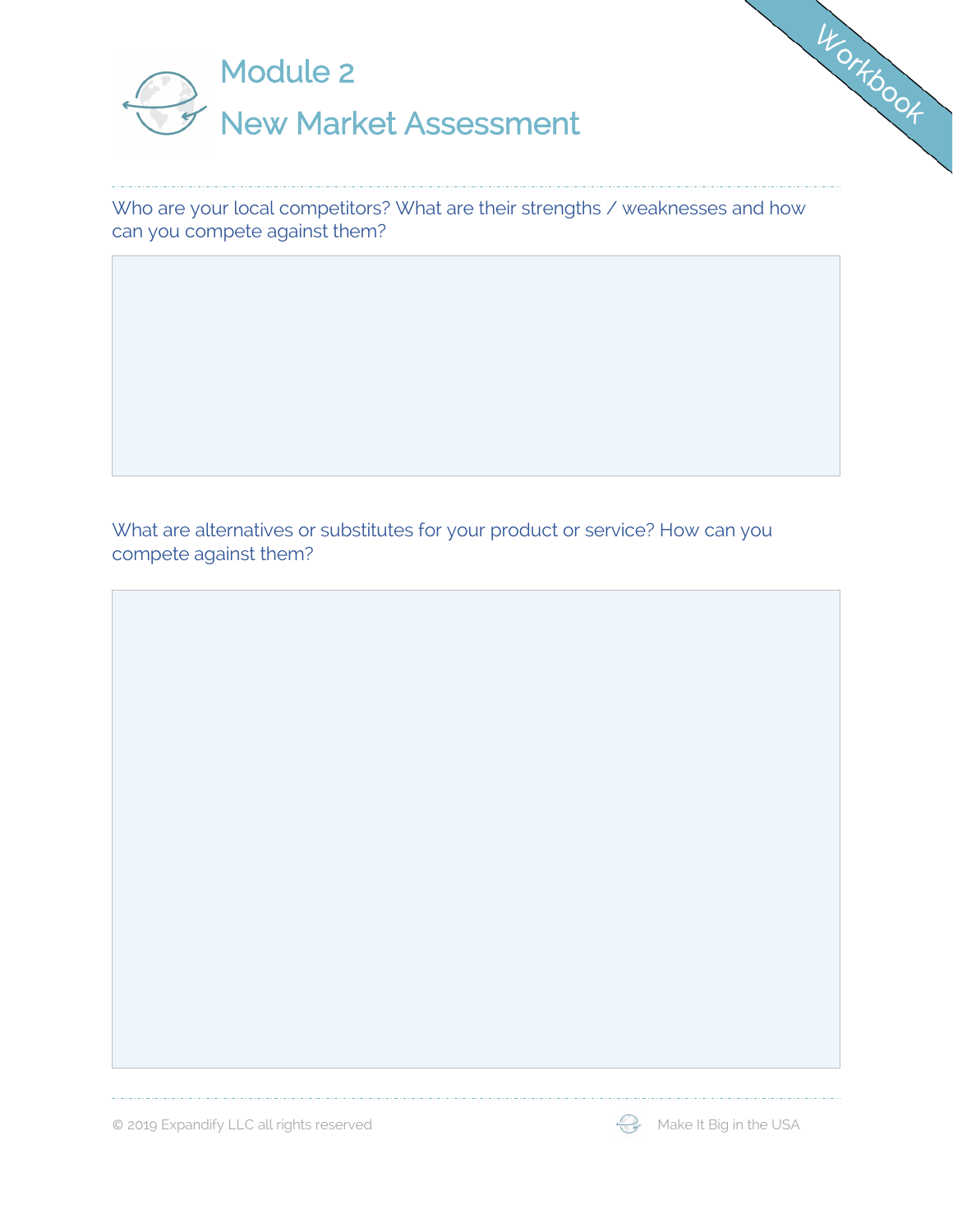

Competitive Matrix on Company level : list the elements that are relevant to your business and create a matrix in a separate document (insert things such as company size, presence, distribution channels, strengths)

Competitive Matrix on Product or Service level : list the elements that are relevant to your business and create a matrix in a separate document (insert things such as price, key benefits, lead time, product specifications, warranty, after sales service…)



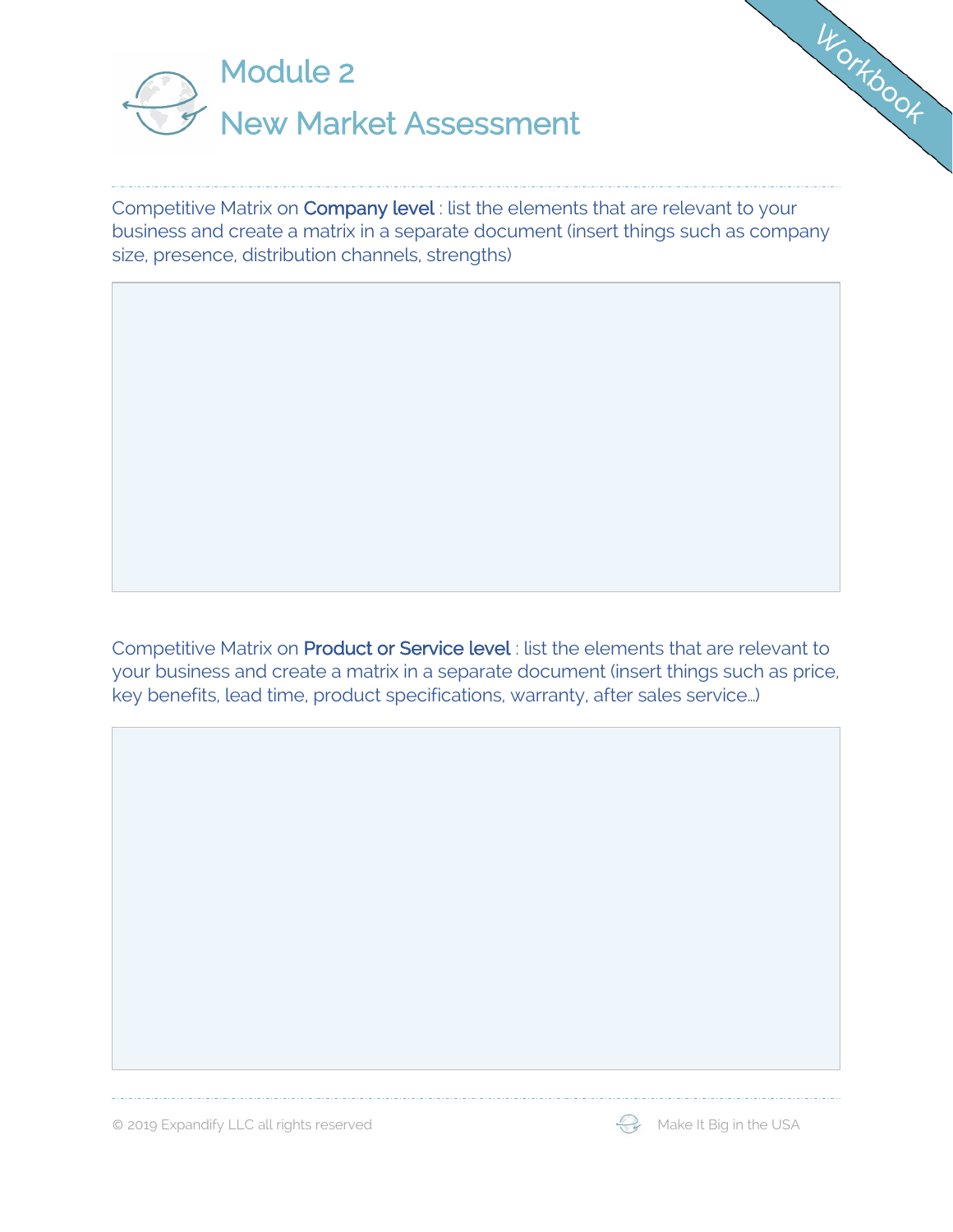



## 3. Channel

How are products or services similar to yours typically sold in the new market?

© 2019 Expandify LLC all rights reserved Make It Big in the USA



WONTOOOK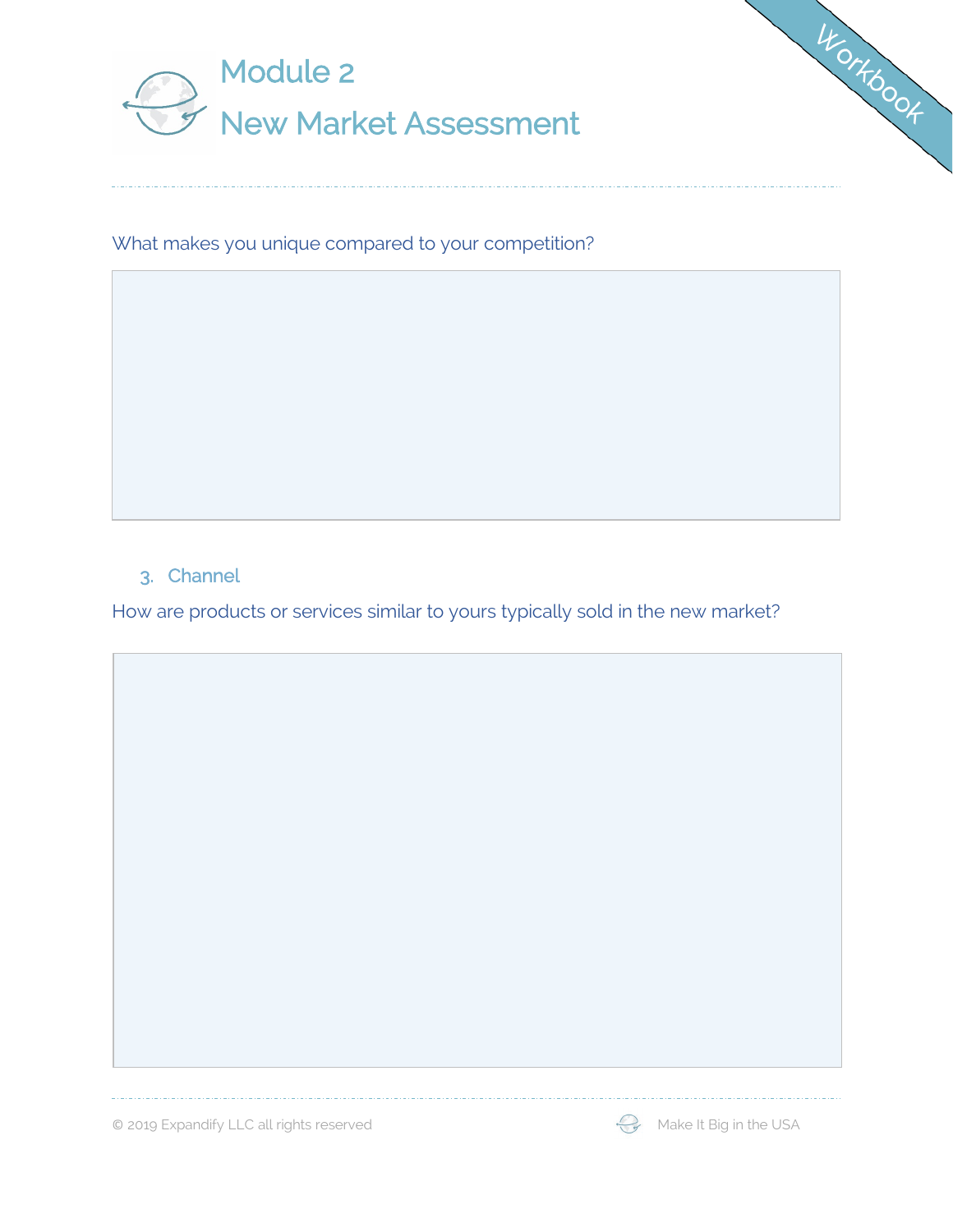

Sketch what your options are (directly, via distributor, integration needed…?)

If you look at your key challenges (see workbook Module 1), can you overcome some by collaborating? What collaboration opportunities / partners do you see?

© 2019 Expandify LLC all rights reserved Make It Big in the USA



WONTOOOK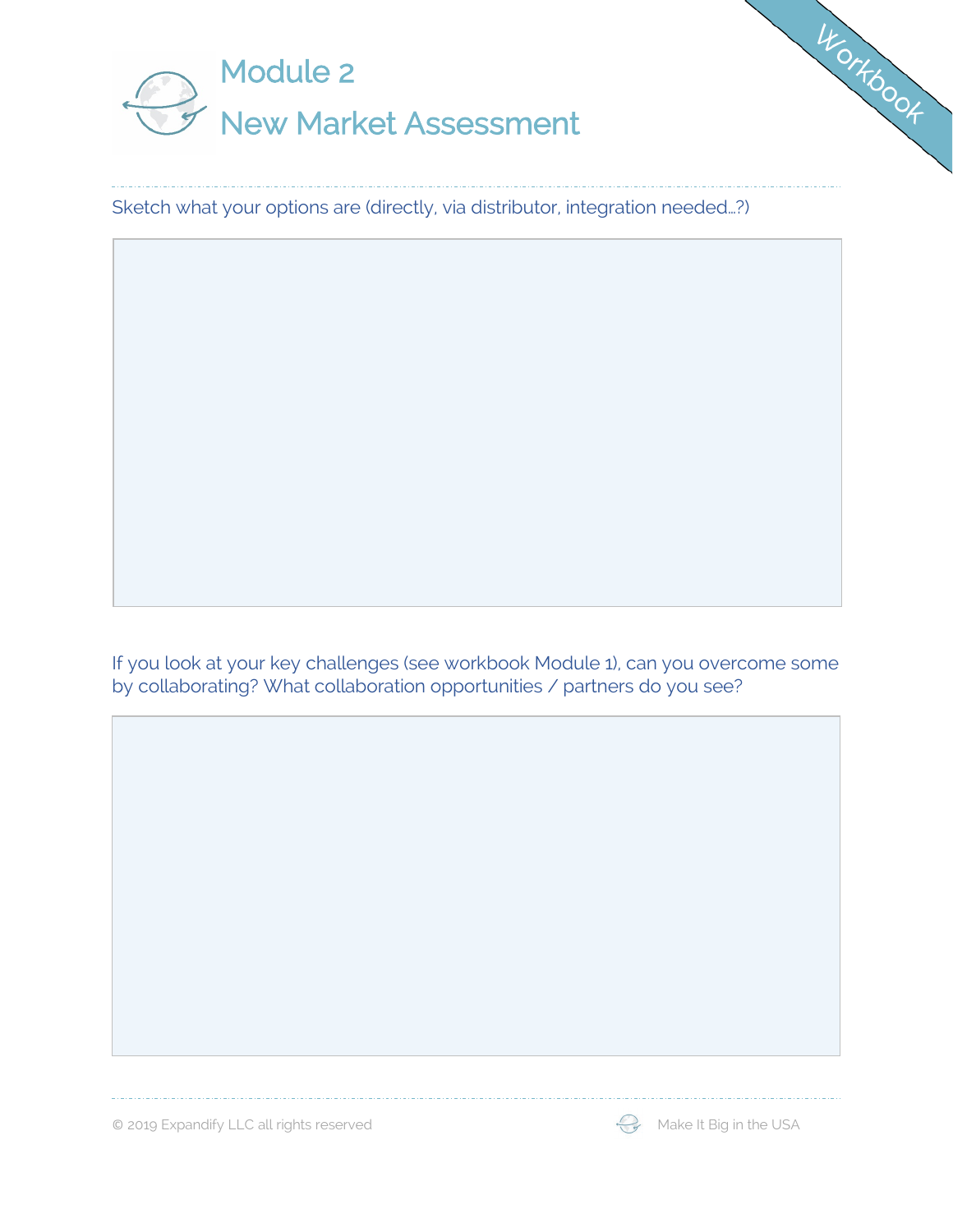



### 4. Country

# Dynamics and Trends

What Dynamics and Trends do you see for your industry in the new market?

#### **Regulations**

What are the regulations for your product or service? Are there price regulations, import guidelines that apply to your business? Do you need a license? If you answer no, what's your evidence?

© 2019 Expandify LLC all rights reserved  $\mathbb{Q}$  Make It Big in the USA

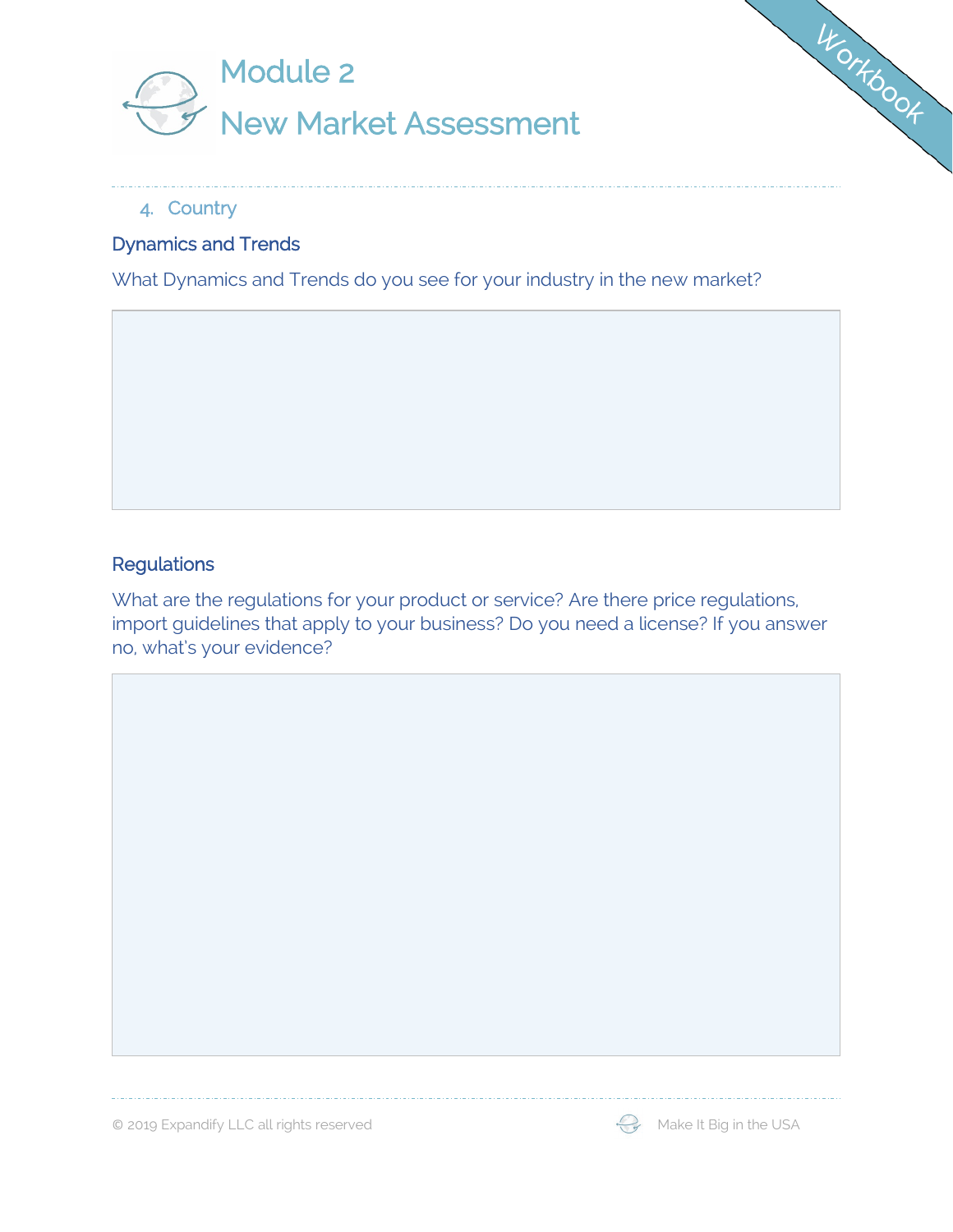



What is your HTSUS classification? What import duties do you need to pay? Which trade agreements apply to your business?

### Economic and Sociocultural

What are the Economic Conditions in the new market? (Growth rate, GDP / capita, unemployment rate, forecast, …)

© 2019 Expandify LLC all rights reserved  $\mathbb{Q}$  Make It Big in the USA